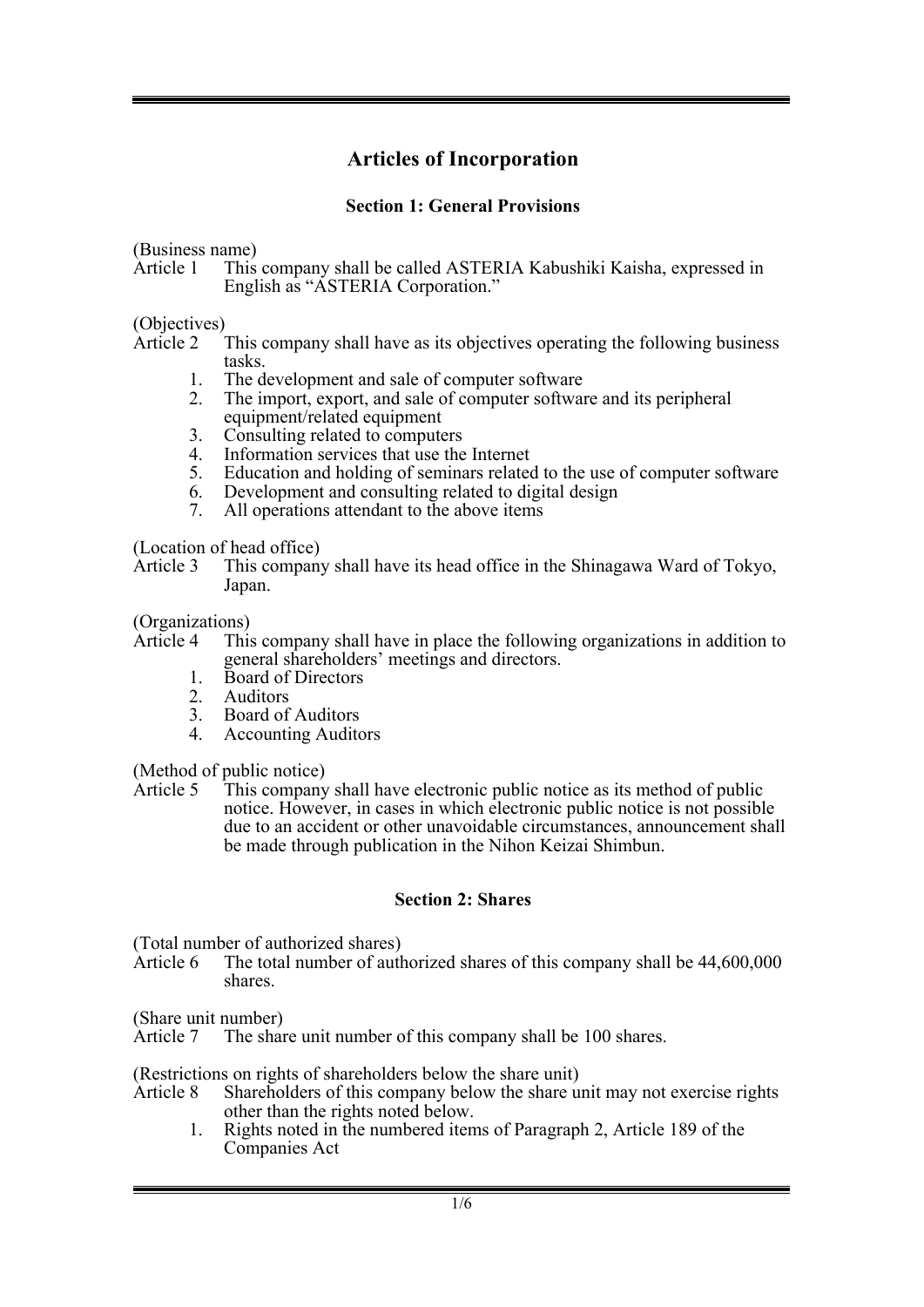- 2. The right to demand the acquisition of shares with a put option<br>3. The right to receive the allotment of shares for subscriptions or
- The right to receive the allotment of shares for subscriptions or share options for subscription

(Share handling regulations)<br>Article 9 Handling of shar

Handling of shares of this company and related fees shall be performed according to the share handling regulations determined by the Board of Directors, in addition to the law and these Articles of Incorporation.

(Shareholder registry administrator)

- Article 10 This company shall have in place a shareholder registry administrator.<br> **2** The shareholder registry administrator and its business office shall be
	- 2 The shareholder registry administrator and its business office shall be determined by a resolution of the Board of Directors and this shall be publicly announced.
	- 3 The preparation and keeping of the shareholder registry and the share option registry of this company and other business related to the shareholder registry and share option registry shall be entrusted to the shareholder registry administrator and shall not be handled by this company.

(Acquisition of own shares)

Article 11 In accordance with the provisions of Paragraph 2, Article 165 of the Companies Act, this company may acquire its own shares through market transactions and other means specified in Paragraph 1 of the same article by a resolution of the Board of Directors.

#### **Section 3: General Shareholders' Meeting**

(Convening)

- Article 12 The regular general shareholders' meeting of this company shall be convened every year in June and in cases in which an extraordinary general shareholders' meeting is necessary, such shall be convened when the occasion demands.
	- 2 General shareholders' meetings of this company shall be held at the head office location or in the Tokyo metropolitan area.

(Record date for a regular general shareholders' meeting)

Article 13 This company shall regard as shareholders who may exercise rights at the regular general shareholders' meeting those shareholders recorded in the shareholder registry on March 31 of each year.

(Convener and meeting chairperson)

Article 14 The president shall convene general shareholders' meetings and shall serve as the meeting chairperson. In cases in which an accident befalls the president, another director shall serve in the position according to an order determined in advance by the Board of Directors.

(Regarding Internet disclosure of general shareholders' meeting reference documents and the like as presentation)

Article 15 On the occasion of the convening of a general shareholders' meeting, this company may regard disclosure of information to be noted or disclosed in general shareholders' meeting reference documents, business reports, financial documents, and consolidated financial documents through a method that makes use of the Internet in accordance with provisions of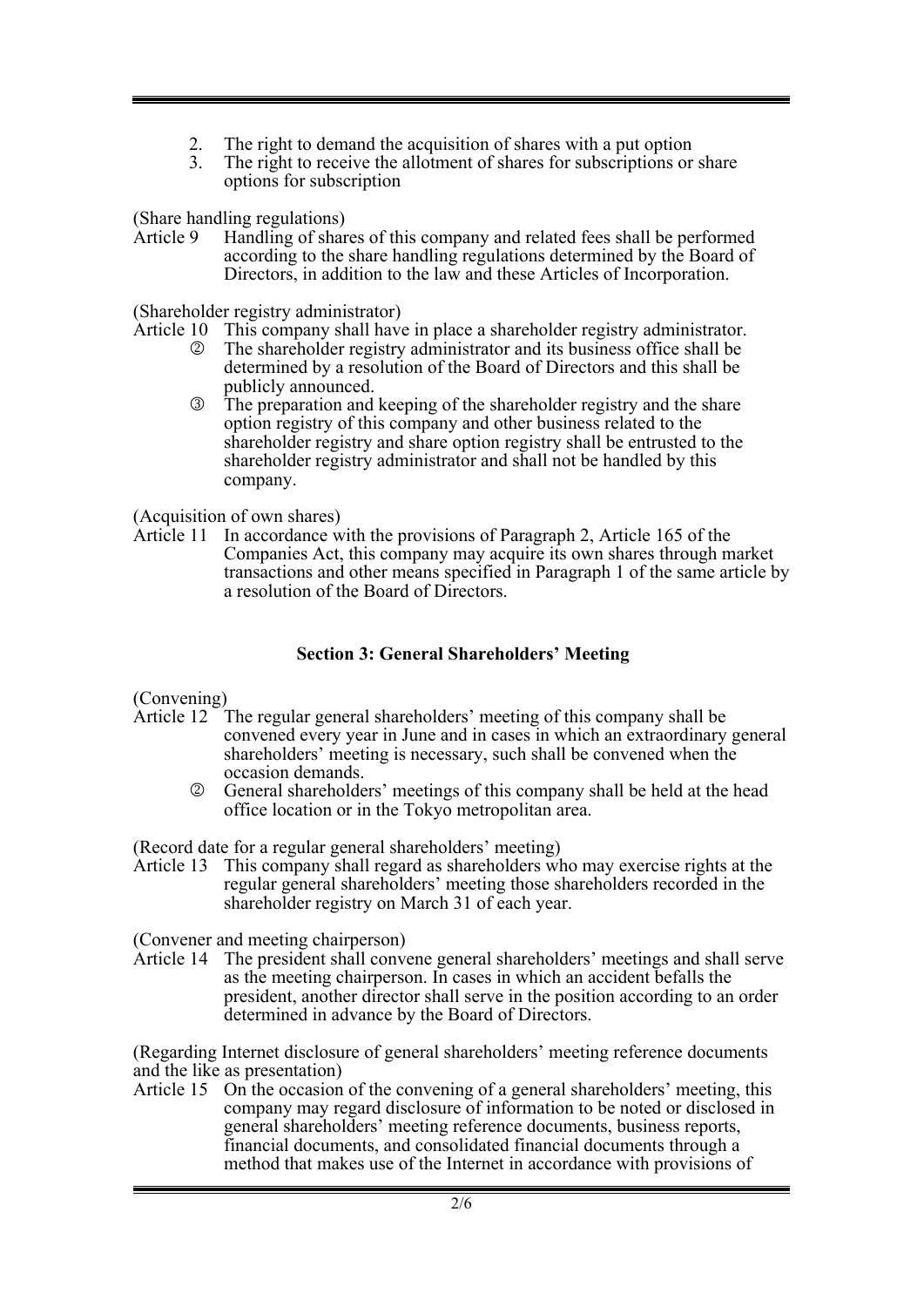ordinances of the Ministry of Justice as having been provided to shareholders.

(Method of resolution)

- Article 16 A resolution of a general shareholders' meeting shall be made through a majority of voting rights of shareholders in attendance who may exercise voting rights, except in cases otherwise specified by law or these Articles of Incorporation.
	- 2 Resolutions specified in Paragraph 2, Article 309 of the Companies Act shall be made through at least a two-thirds vote of shareholders possessing at least one third of the voting rights of shareholders who are eligible to exercise voting rights and who are in attendance.

(Proxy exercise of voting rights)

Article 17 Shareholders may exercise their voting rights by using one other shareholder who has voting rights in this company as a proxy. In this case, the shareholder or the proxy must submit to this company a document attesting to the proxy authority.

(Minutes)<br>Article 18

A summary of the course of proceedings at the general shareholders' meeting and results of such as well as other matters specified in Article 72 of the Order for Enforcement of the Companies Act are to be noted or recorded in the minutes and the meeting chairperson and directors in attendance are to sign or affix names and seals or electronically sign these minutes and they are to be stored at the head office for a ten-year period.

# **Section 4: Directors and Board of Directors**

(Number of directors)

Article 19 The number of directors of this company shall be no more than eight persons.

(Appointment and dismissal)

- Article 20 Directors shall be appointed at general shareholders' meetings.
	- 2 Resolutions on appointments of directors shall be made through a majority vote of shareholders possessing at least one third of the voting rights of shareholders who are eligible to exercise voting rights and who are in attendance.
	- 3 The appointment of directors shall not be according to cumulative voting.
	- 4 Dismissals of directors shall be made through at least a two-thirds vote of shareholders possessing a majority of the voting rights of shareholders who are eligible to exercise voting rights and who are in attendance.

(Appointment terms)

- Article 21 Terms of directors shall be through the end of the regular general shareholders' meeting for the last fiscal year that ends within one year following the appointment.
	- 2 Terms of directors who have been appointed to fill a vacancy or increase the number of directors shall be the remainder of the term for currently appointed directors.

(Representative directors and directors with special titles) Article 22 Through a resolution of the Board of Directors, selection shall be made of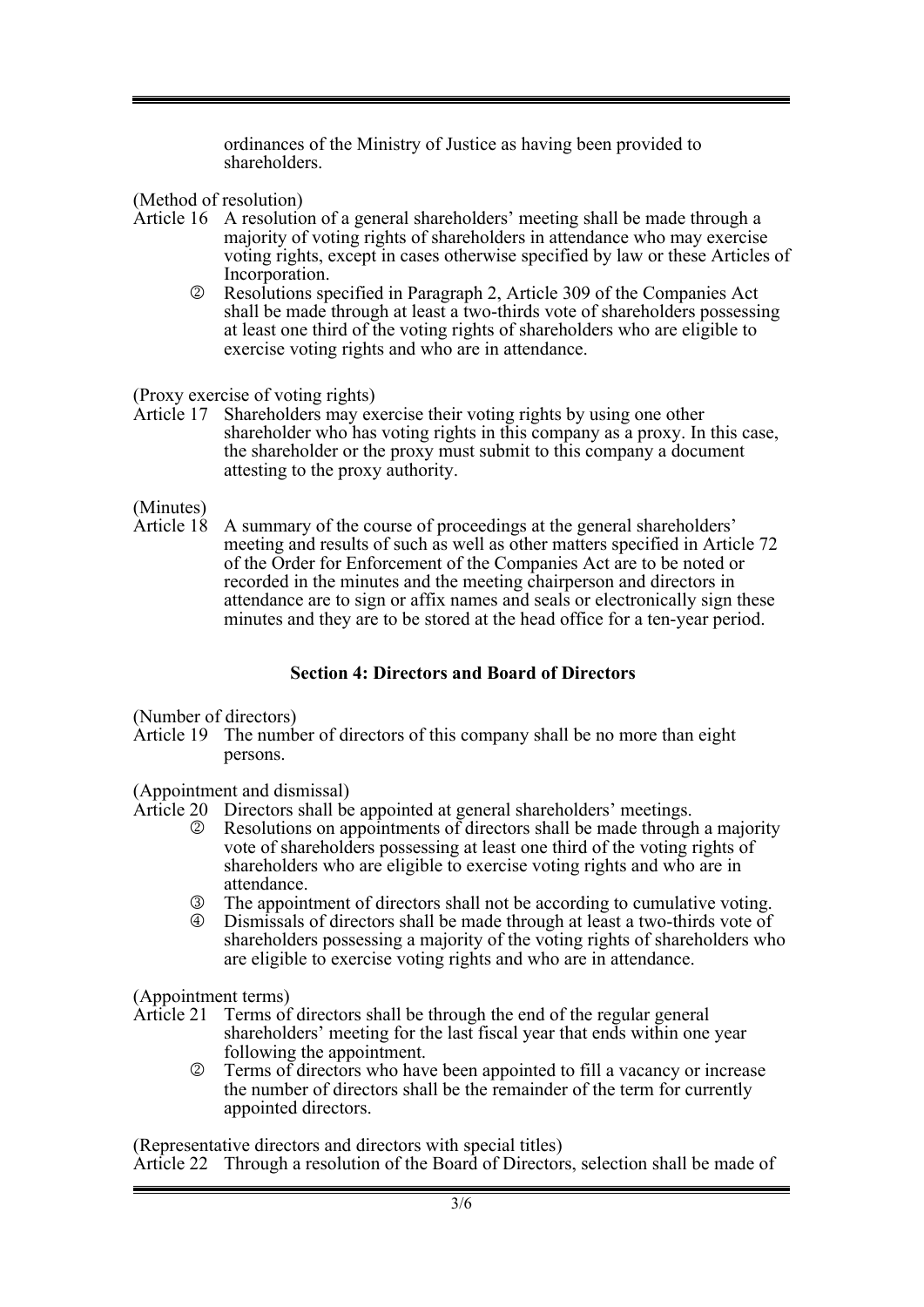one or more directors to represent this company.

2 Through a resolution of the Board of Directors, selection shall be made of one chairperson, one president, and one or more of vice presidents, senior managing directors, and managing directors.

(Convener and meeting chairperson of the Board of Directors)

Article 23 The president shall convene meetings of the Board of Directors and shall serve as the meeting chairperson. In cases in which an accident befalls the president, another director shall serve in the position according to an order determined in advance by the Board of Directors.

(Notification of convening of the Board of Directors)

- Article 24 Notification of convening of the Board of Directors shall be made to directors and auditors by three days prior to the meeting. However, in times of emergencies, this period can be shortened.
	- 2 When there is agreement among all directors and auditors, holding a meeting of the Board of Directors without engaging in procedures for convening shall be possible.

(Omission of resolution of Board of Directors)

Article 25 This company shall regard matters that have met the requirements of Article 370 of the Companies Act as resolved by the Board of Directors.

(Regulations of the Board of Directors)

Article 26 The operation of the Board of Directors and other matters related thereto shall be performed according to the regulations of the Board of Directors, as determined by the Board of Directors.

(Remuneration and the like)

Article 27 Director remuneration, bonuses, and other economic benefits to be received from this company as compensation for execution of duties (hereinafter, referred to as "remuneration and the like") shall be determined through resolutions of general shareholders' meetings.

(Director exemption from liability)

- Article 28 In accordance with the provisions of Paragraph 1, Article 426 of the Companies Act, this company may exempt directors (including those who were directors) to the legal limit from liability from damages resulting from negligence of duties through a resolution of the Board of Directors.
	- 2 In accordance with the provisions of Paragraph 1, Article 427 of the Companies Act, this company may sign contracts with directors (excluding those who are business executive directors and the like) to limit liability from damages resulting from negligence of duties. However, the minimum amount of liability on the basis of said contract shall be the amount specified by law.

### **Section 5: Auditors and Board of Auditors**

(Number of auditors) Article 29 The number of auditors of this company shall be no more than five persons.

(Appointment and dismissal)

Article 30 Auditors shall be appointed at general shareholders' meetings.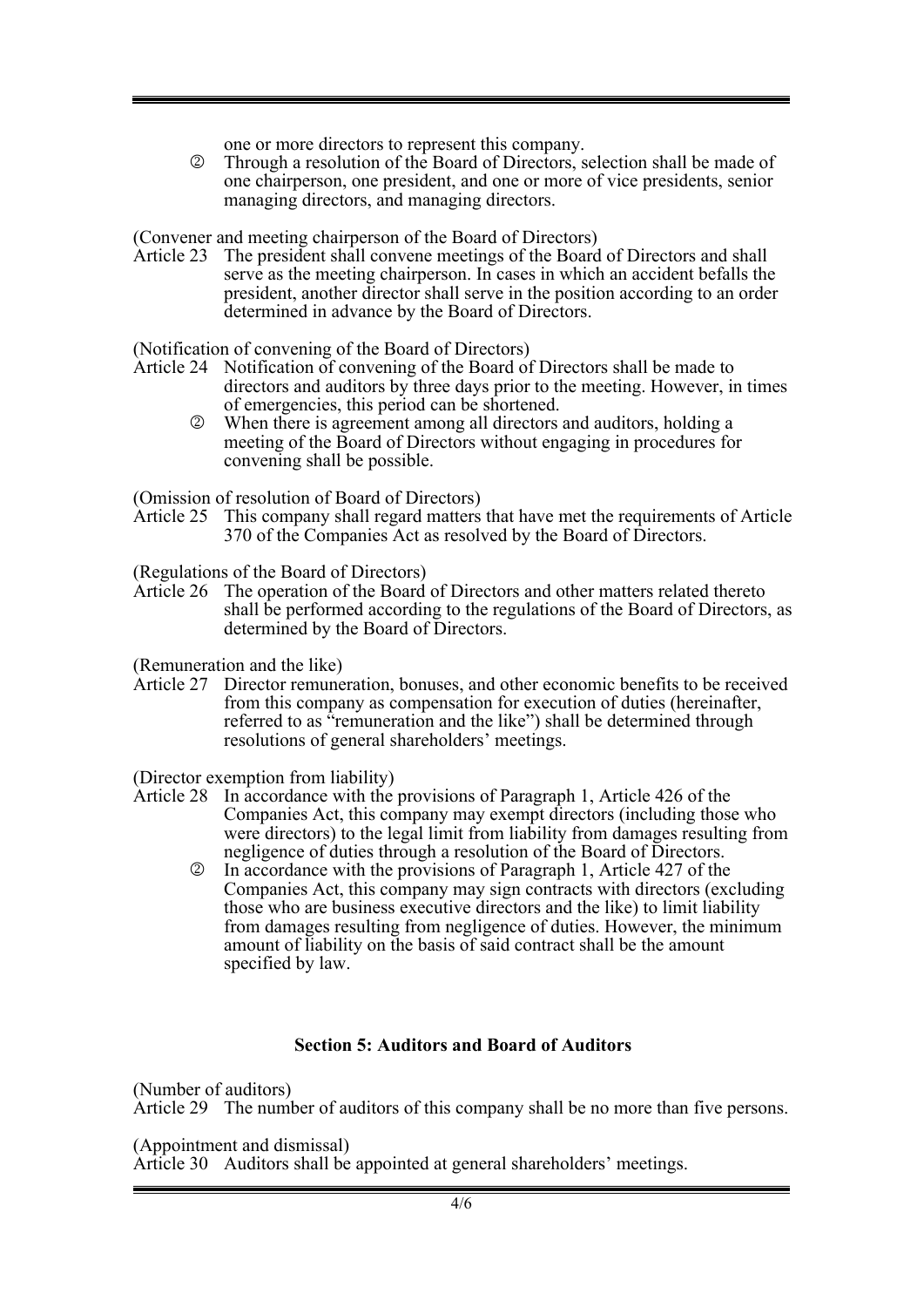- 2 Resolutions on appointments of auditors shall be made through a majority vote of shareholders possessing at least one third of the voting rights of shareholders who are eligible to exercise voting rights and who are in attendance.
- 3 Dismissals of auditors shall be made through at least a two-thirds vote of shareholders possessing a majority of the voting rights of shareholders who are eligible to exercise voting rights and who are in attendance.

(Standing auditors)

Article 31 The Board of Auditors shall select standing auditors through resolutions.

(Notification of convening of the Board of Auditors)

- Article 32 Notification of convening of the Board of Auditors shall be made to auditors by three days prior to the meeting. However, in times of emergencies, this period can be shortened.
	- 2 When there is agreement among all auditors, holding a meeting of the Board of Auditors without engaging in procedures for convening shall be possible.

(Regulations of the Board of Auditors)

Article 33 The operation of the Board of Auditors and other matters related thereto shall be performed according to the regulations of the Board of Auditors, as determined by the Board of Auditors.

(Appointment terms)

- Article 34 Terms of auditors shall be through the end of the regular general shareholders' meeting for the last fiscal year that ends within 4 years following the appointment.
	- 2 Terms of auditors who have been appointed to fill a vacancy of an auditor who has retired prior to the expiration of his or her term shall be through the completion of the term of the auditor who retired.

(Remuneration and the like)

Article 35 Auditor remuneration and the like shall be determined through resolutions of general shareholders' meetings.

(Auditor exemption from liability)

- Article 36 In accordance with the provisions of Paragraph 1, Article 426 of the Companies Act, this company may exempt auditors (including those who were auditors) to the legal limit from liability from damages resulting from negligence of duties through a resolution of the Board of Directors.
	- 2 In accordance with the provisions of Paragraph 1, Article 427 of the Companies Act, this company may sign contracts with auditors to limit liability from damages resulting from negligence of duties. However, the minimum amount of liability on the basis of said contract shall be the amount specified by law.

### **Section 6: Executive Officer System**

(Executive officer system)

Article 37 This company may establish an executive officer system through a resolution of the Board of Directors.